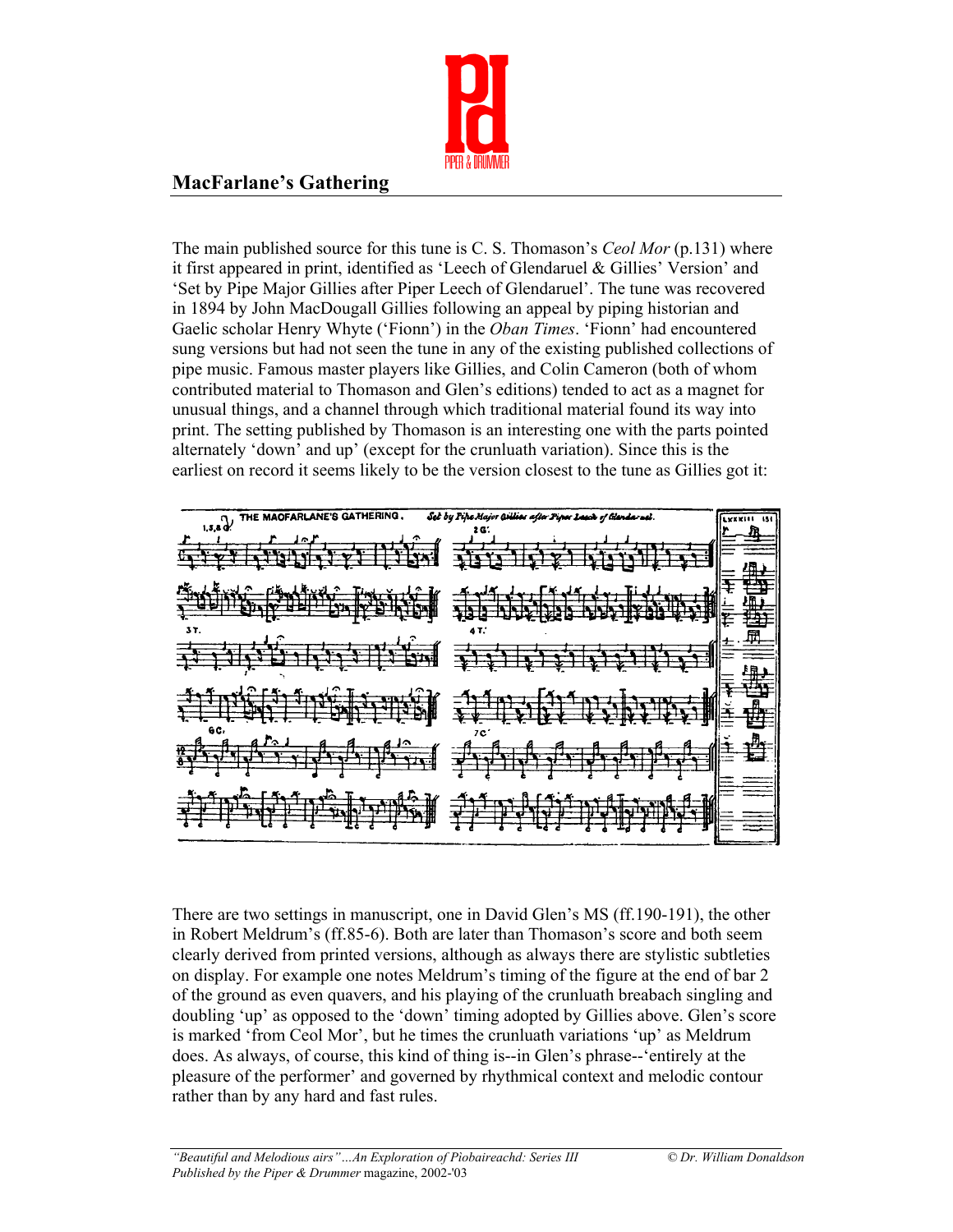

Meldrum's timings are as follows:



## *Commentary*

'Fionn' noted in his 'Celtic Scraps' column in the *Oban Times* (07/06/1890, p.3) in response to a correspondent requesting information on the Clan Macfarlane: 'They are known in Gaelic as "Clann Pharlain." Their war-cry is "Lochslòigh" (Lochsloy), and their "gathering" or "cruinneachadh" is "Togail nam bò." Sir Walter Scott in one of the notes to "Waverley" has the following reference to this "gathering":--"The Clan Macfarlane occupying the fastnesses on the western side of Lochlomond were great depredators on the low country, and as their excursions were made by night, the moon was proverbially called their lantern or buat. Their celebrated pibroch of 'Hoggie nam bo,' which is the name of their gathering tune, intimates similar practices, the sense being:-

> We are bound to drive the bullocks, All by hollows, hirsts and hillocks, Through the sleet and through the rain. When the moon is beaming low, On frozen lakes and hills of snow, Bold and heartily we go And all for little gain.

I have been able ['Fionn' continues] to collect some of the Gaelic words of the "gathering," but I am sorry I cannot say whether the music is to be found in any collection of pipe-music. Perhaps some of our readers can say where the music is to be found.